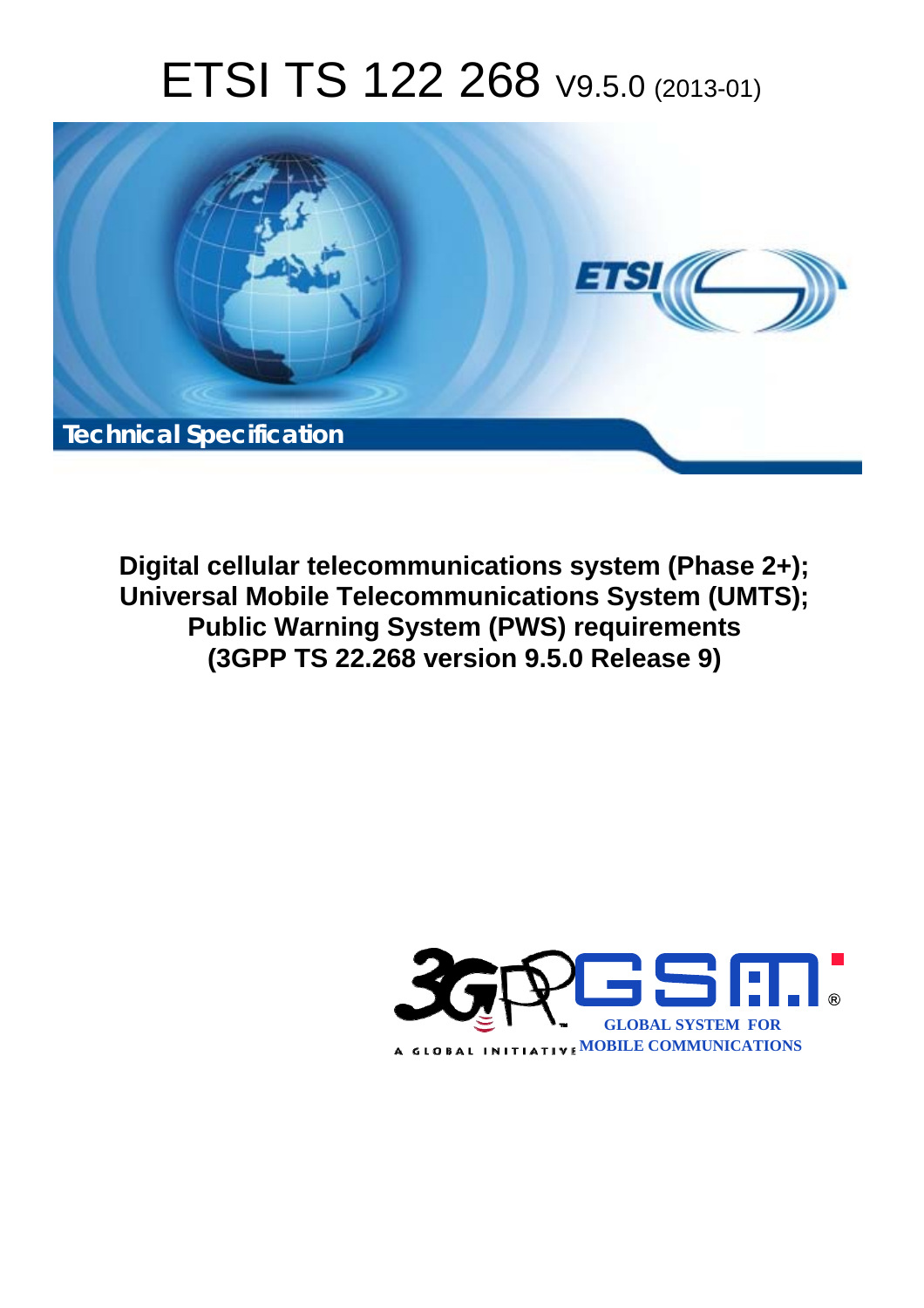Reference RTS/TSGS-0122268v950

> Keywords GSM,UMTS

#### *ETSI*

#### 650 Route des Lucioles F-06921 Sophia Antipolis Cedex - FRANCE

Tel.: +33 4 92 94 42 00 Fax: +33 4 93 65 47 16

Siret N° 348 623 562 00017 - NAF 742 C Association à but non lucratif enregistrée à la Sous-Préfecture de Grasse (06) N° 7803/88

#### *Important notice*

Individual copies of the present document can be downloaded from: [http://www.etsi.org](http://www.etsi.org/)

The present document may be made available in more than one electronic version or in print. In any case of existing or perceived difference in contents between such versions, the reference version is the Portable Document Format (PDF). In case of dispute, the reference shall be the printing on ETSI printers of the PDF version kept on a specific network drive within ETSI Secretariat.

Users of the present document should be aware that the document may be subject to revision or change of status. Information on the current status of this and other ETSI documents is available at <http://portal.etsi.org/tb/status/status.asp>

If you find errors in the present document, please send your comment to one of the following services: [http://portal.etsi.org/chaircor/ETSI\\_support.asp](http://portal.etsi.org/chaircor/ETSI_support.asp)

#### *Copyright Notification*

No part may be reproduced except as authorized by written permission. The copyright and the foregoing restriction extend to reproduction in all media.

> © European Telecommunications Standards Institute 2013. All rights reserved.

**DECT**TM, **PLUGTESTS**TM, **UMTS**TM and the ETSI logo are Trade Marks of ETSI registered for the benefit of its Members. **3GPP**TM and **LTE**™ are Trade Marks of ETSI registered for the benefit of its Members and of the 3GPP Organizational Partners.

**GSM**® and the GSM logo are Trade Marks registered and owned by the GSM Association.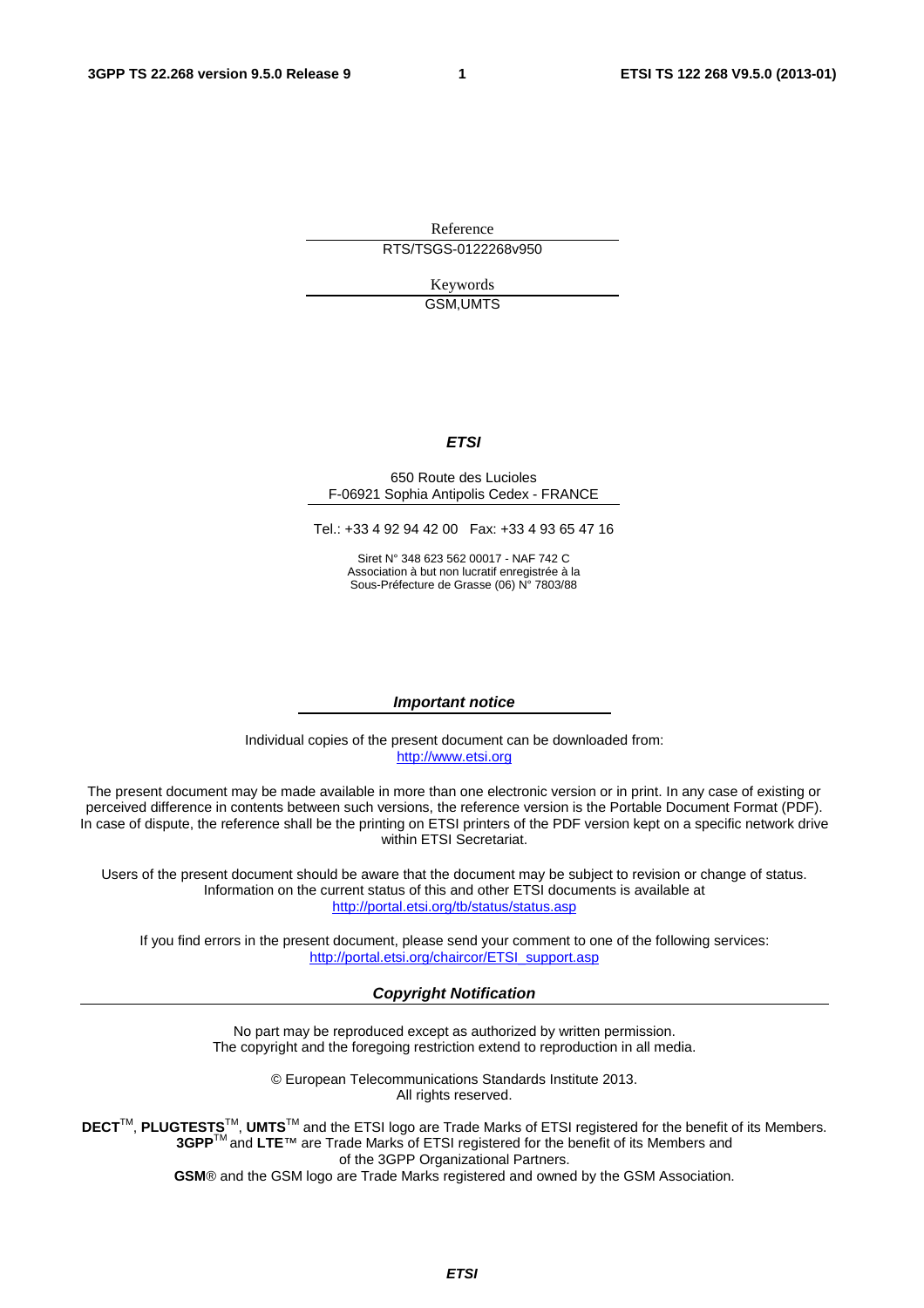## Intellectual Property Rights

IPRs essential or potentially essential to the present document may have been declared to ETSI. The information pertaining to these essential IPRs, if any, is publicly available for **ETSI members and non-members**, and can be found in ETSI SR 000 314: *"Intellectual Property Rights (IPRs); Essential, or potentially Essential, IPRs notified to ETSI in respect of ETSI standards"*, which is available from the ETSI Secretariat. Latest updates are available on the ETSI Web server ([http://ipr.etsi.org\)](http://webapp.etsi.org/IPR/home.asp).

Pursuant to the ETSI IPR Policy, no investigation, including IPR searches, has been carried out by ETSI. No guarantee can be given as to the existence of other IPRs not referenced in ETSI SR 000 314 (or the updates on the ETSI Web server) which are, or may be, or may become, essential to the present document.

#### Foreword

This Technical Specification (TS) has been produced by ETSI 3rd Generation Partnership Project (3GPP).

The present document may refer to technical specifications or reports using their 3GPP identities, UMTS identities or GSM identities. These should be interpreted as being references to the corresponding ETSI deliverables.

The cross reference between GSM, UMTS, 3GPP and ETSI identities can be found under [http://webapp.etsi.org/key/queryform.asp.](http://webapp.etsi.org/key/queryform.asp)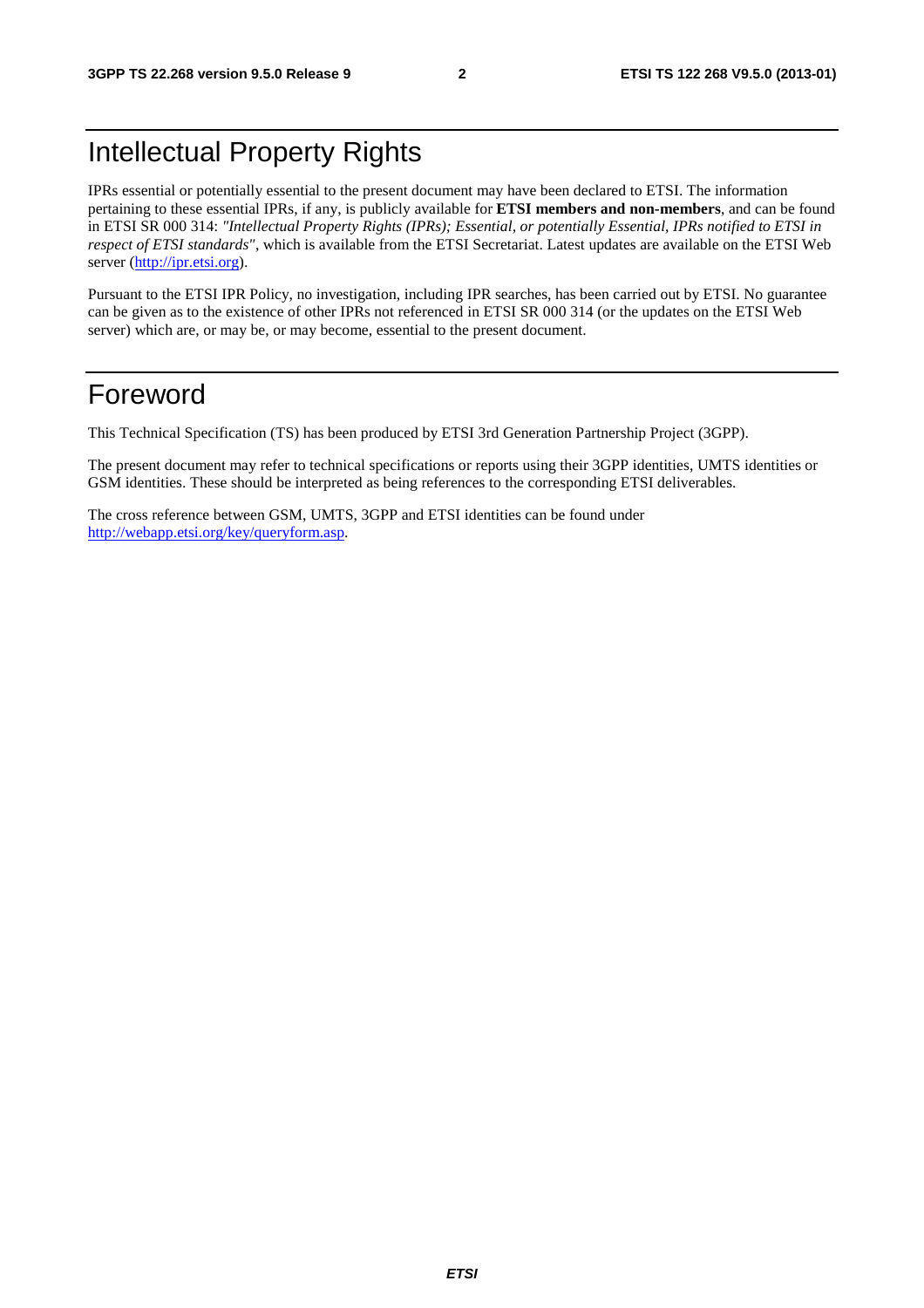$\mathbf{3}$ 

## Contents

| 1                             |  |  |  |  |  |
|-------------------------------|--|--|--|--|--|
| 2                             |  |  |  |  |  |
| 3<br>3.1                      |  |  |  |  |  |
| 3.2                           |  |  |  |  |  |
| 4<br>4.1                      |  |  |  |  |  |
| 4.2.<br>4.3<br>4.4            |  |  |  |  |  |
| 4.5<br>4.6<br>4.6.1           |  |  |  |  |  |
| 4.6.2<br>4.6.3                |  |  |  |  |  |
| 4.6.4<br>4.7<br>4.8           |  |  |  |  |  |
| 4.9                           |  |  |  |  |  |
| 5<br>5.1                      |  |  |  |  |  |
| 5.2<br>5.3                    |  |  |  |  |  |
| 5.4<br>5.5                    |  |  |  |  |  |
| 6<br>6.1                      |  |  |  |  |  |
| 6.2                           |  |  |  |  |  |
| <b>Annex A (informative):</b> |  |  |  |  |  |
|                               |  |  |  |  |  |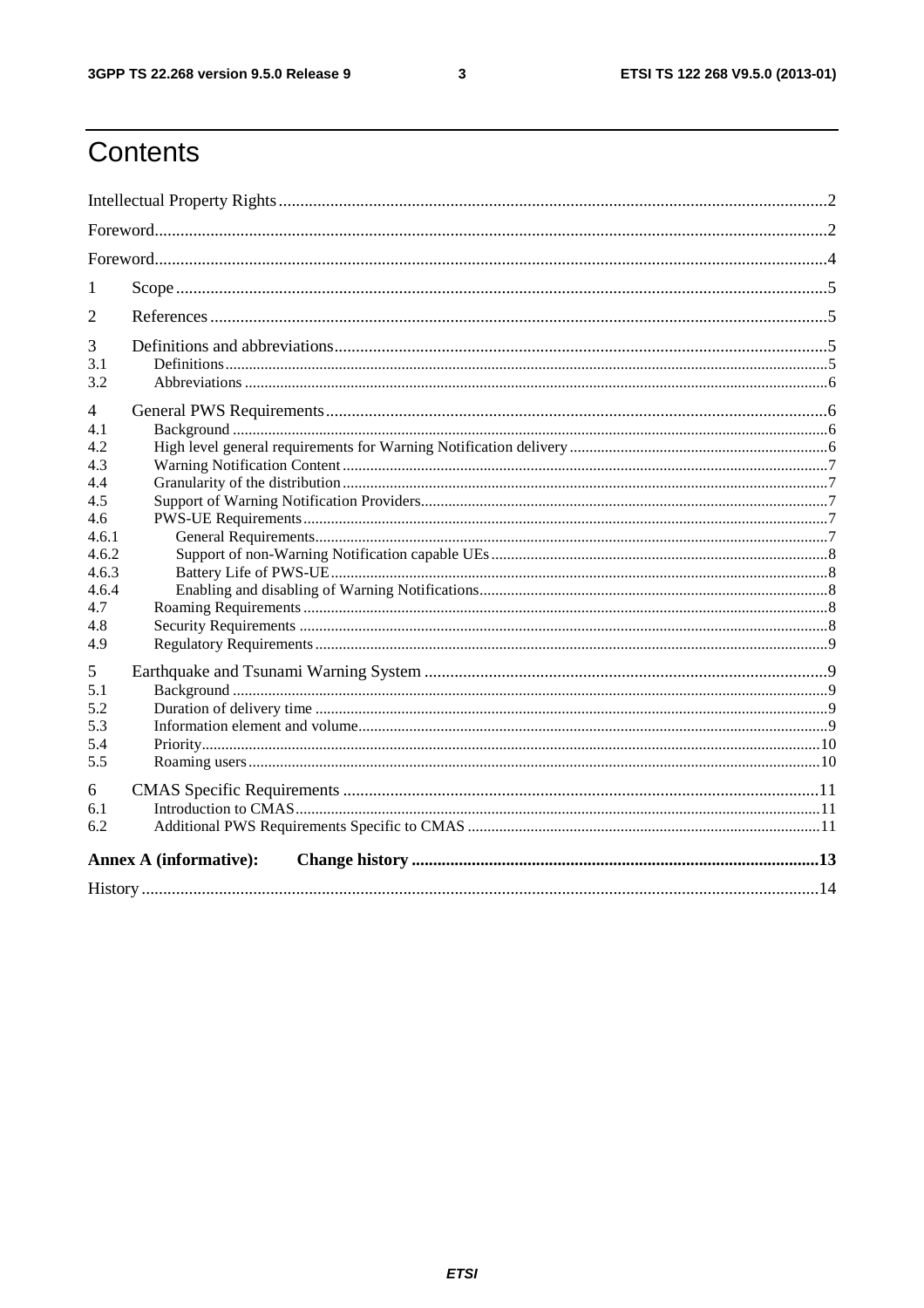#### Foreword

This Technical Specification has been produced by the 3<sup>rd</sup> Generation Partnership Project (3GPP).

The contents of the present document are subject to continuing work within the TSG and may change following formal TSG approval. Should the TSG modify the contents of the present document, it will be re-released by the TSG with an identifying change of release date and an increase in version number as follows:

Version x.y.z

where:

- x the first digit:
	- 1 presented to TSG for information;
	- 2 presented to TSG for approval;
	- 3 or greater indicates TSG approved document under change control.
- y the second digit is incremented for all changes of substance, i.e. technical enhancements, corrections, updates, etc.
- z the third digit is incremented when editorial only changes have been incorporated in the document.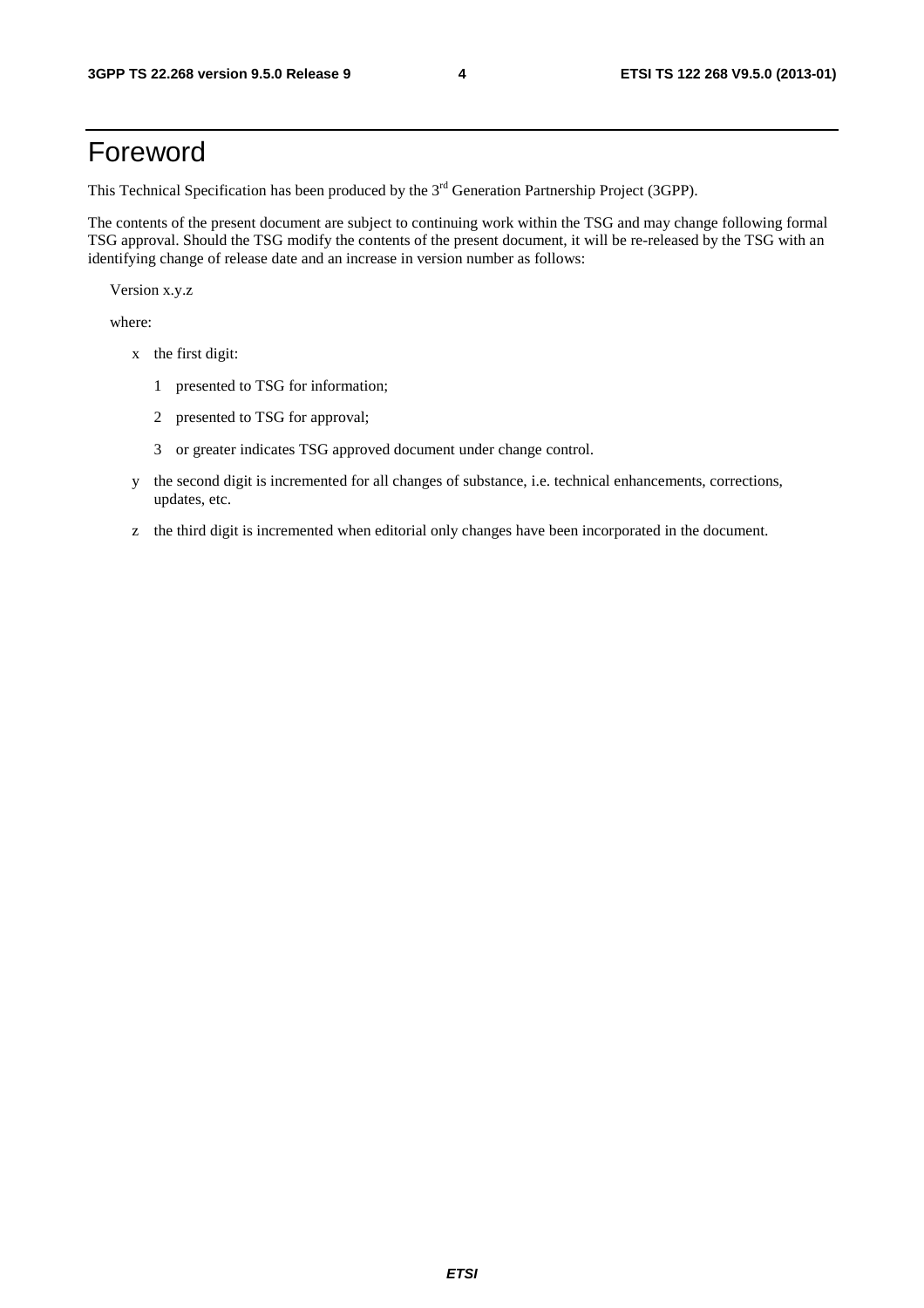#### 1 Scope

This Technical Specification defines the stage one description of the Public Warning System (PWS) Requirements. Stage one is the set of requirements seen primarily from the users" and service providers" points of view.

The scope of this TS covers the core requirements for the PWS that are sufficient to provide a complete service. This TS also covers subsystem additional requirements for the Earthquake and Tsunami Warning System (ETWS) and the Commercial Mobile Alert System (CMAS).

This TS includes information applicable to network operators, service providers, terminal and network manufacturers, in case of deployment of PWS, ETWS, and or CMAS. PWS, ETWS and CMAS deployment depends on operator decision or national regulations.

## 2 References

The following documents contain provisions which, through reference in this text, constitute provisions of the present document.

- References are either specific (identified by date of publication, edition number, version number, etc.) or non-specific.
- For a specific reference, subsequent revisions do not apply.
- For a non-specific reference, the latest version applies. In the case of a reference to a 3GPP document (including a GSM document), a non-specific reference implicitly refers to the latest version of that document *in the same Release as the present document*.
- [1] FCC 08-99: "Federal Communications Commission First Report and Order In the Matter of The Commercial Mobile Alert System"; April 9, 2008.
- [2] FCC 08-164: "Federal Communications Commission Second Report and Order and Further Notice of Proposed Rulemaking In the Matter of The Commercial Mobile Alert System"; July 8, 2008.
- [3] FCC 08-184: "Federal Communications Commission Third Report and Order and Further Notice of Proposed Rulemaking In the Matter of The Commercial Mobile Alert System"; August 7, 2008.
- [4] J-STD-100: "Joint ATIS/TIA-CMAS Mobile Device Behavior Specification"; January 30, 2009.
- [5] 3GPP TR 21.905: "Vocabulary for 3GPP Specifications".

#### 3 Definitions and abbreviations

#### 3.1 Definitions

For the purposes of the present document, the terms and definitions given in TR 21.905 [5] and the following apply. A term defined in the present document takes precedence over the definition of the same term, if any, in TR 21.905 [5].

**Commercial Mobile Alert System:** Public Warning System that delivers *Warning Notifications* provided by *Warning Notification Providers* to CMAS capable PWS-UEs. CMAS defines three different classes of Warning Notifications (Presidential, Imminent Threat and Child Abduction Emergency)

**Earthquake and Tsunami Warning System:** Public Warning System that delivers *Warning Notifications* specific to Earthquake and Tsunami provided by *Warning Notification Providers* to the UEs which have the capability of receiving Primary and Secondary *Warning Notifications* within *Notification Areas* through the 3GPP network

**Notification Area:** area where *Warning Notifications* are broadcast. This is an area that closely approximates the geographical information provided by the Warning Notification Provider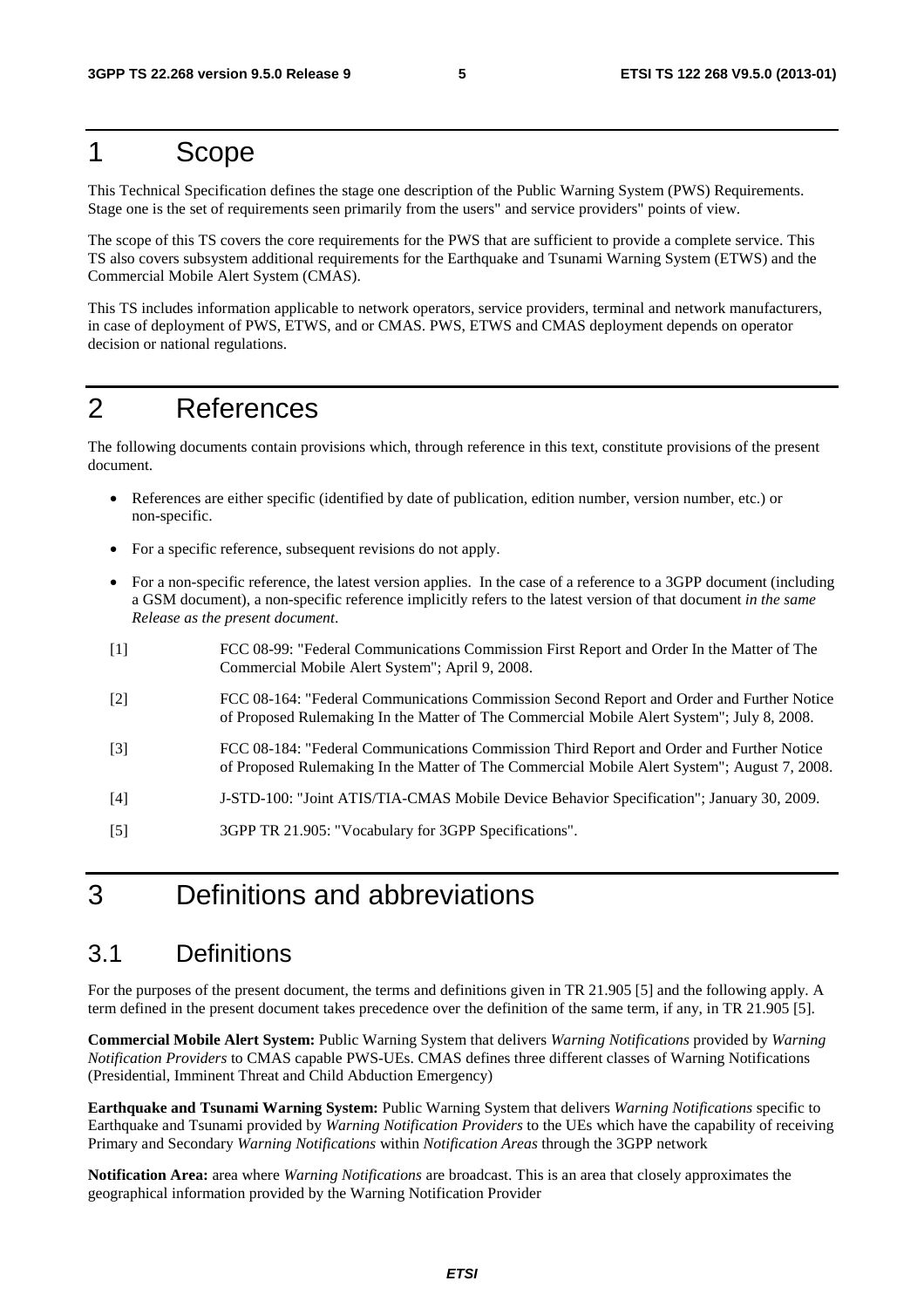**PWS-UE:** User Equipment (UE) which has the capability of receiving Warning Notifications within Notification Areas through the 3GPP network and conforms to the behaviour specific to the PWS service such as dedicated alerting indication and display of the Warning Notification upon reception

#### 3.2 Abbreviations

For the purposes of the present document, the abbreviations given in TR 21.905 [5] and the following apply. An abbreviation defined in the present document takes precedence over the definition of the same abbreviation, if any, in TR 21.905 [5]

EOC Emergency Operations Center

## 4 General PWS Requirements

#### 4.1 Background

Recently there has been an interest to ensure that the public has the capability to receive timely and accurate alerts, warnings and critical information regarding disasters and other emergencies irrespective of what communications technologies they use. As has been learned from disasters such as earthquakes, tsunamis, hurricanes and wild fires; such a capability is essential to enable the public to take appropriate action to protect their families and themselves from serious injury, or loss of life or property.

This interest to enhance the reliability, resiliency, and security of Warning Notifications to the public by providing a mechanism to distribute Warning Notifications over 3GPP systems is the impetus for this Public Warning System Technical Specification.

#### 4.2 High level general requirements for Warning Notification delivery

The following list gives the high level general requirements for Warning Notification delivery:

- PWS shall be able to broadcast Warning Notifications to multiple users simultaneously with no acknowledgement required.
- PWS shall be able to support concurrent broadcast of multiple Warning Notifications.
- Warning Notifications shall be broadcast to a Notification Area which is based on the geographical information as specified by the Warning Notification Provider.
- PWS capable UEs (PWS-UE) in idle mode shall be capable of receiving broadcasted Warning Notifications.
- PWS shall only be required to broadcast Warning Notifications in languages as prescribed by regulatory requirements.
- Warning Notifications are processed by PWS on a first in, first out basis, subject to regulatory requirements.
- Reception and presentation of Warning Notifications to the user shall not pre-empt an active voice or data session.
- Warning Notifications shall be limited to those emergencies where life or property is at imminent risk, and some responsive action should be taken.
- NOTE: This requirement does not prohibit the use of the operator"s network (i.e. broadcast technology) implemented for Warning Notifications to be used for commercial services.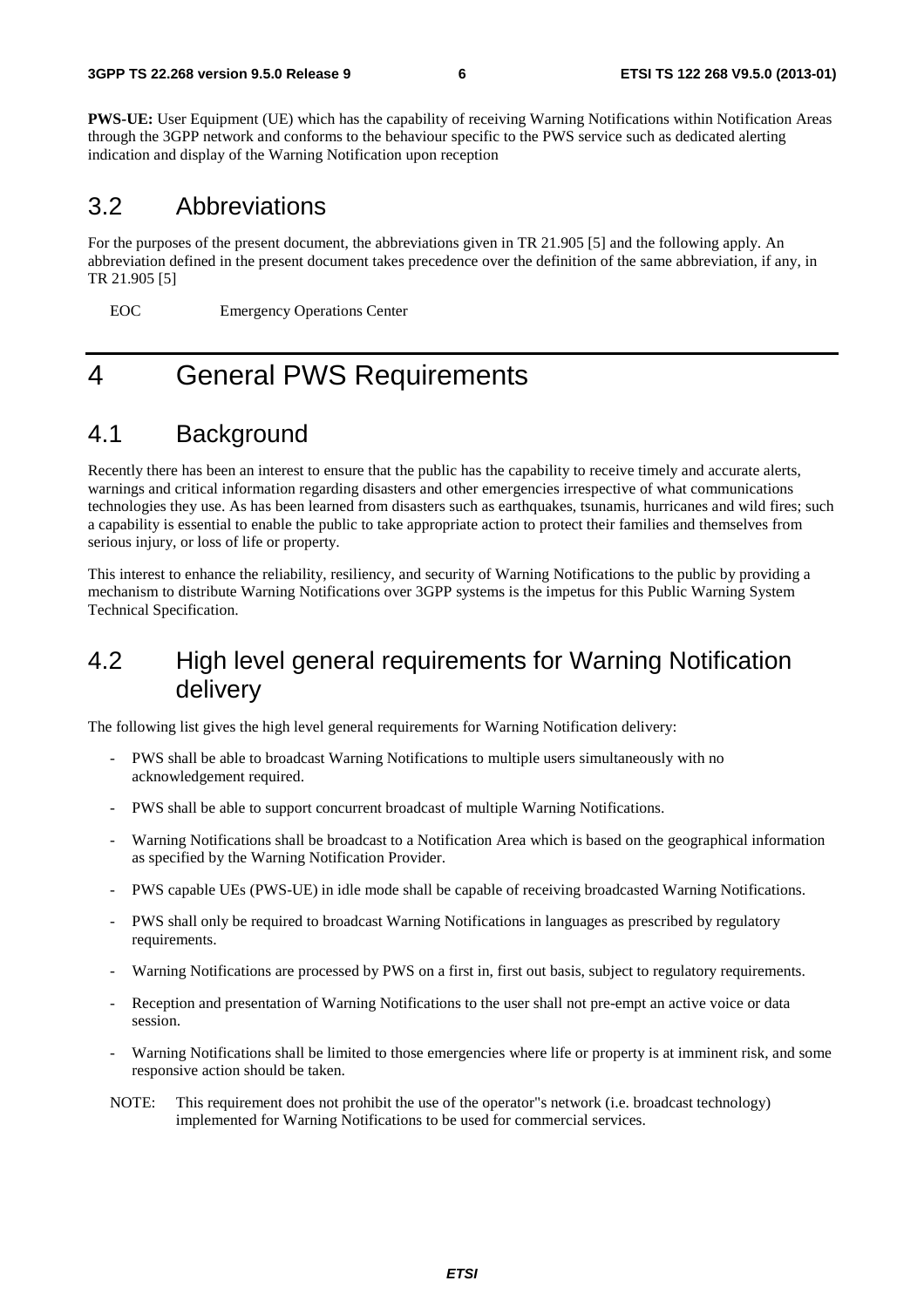#### 4.3 Warning Notification Content

PWS shall not modify or translate the Warning Notification content specified by the Warning Notification Provider.

It is expected that Warning Notifications would likely include the following five elements:

- **Event Description**
- Area Affected
- Recommended Action
- Expiration Time (with time zone)
- Sending Agency

Additional elements may be present, based on regulatory requirements.

There is a concern that URLs or telephone numbers in a Warning Notification could exacerbate wireless network congestion at a time when network traffic is already dramatically increasing as individuals contact police, fire, and rescue personnel, as well as their loved ones. Therefore, Warning Notifications should not contain anything that would drive immediate and debilitating traffic loads into the PLMN (i.e., URLs or dialable numbers).

#### 4.4 Granularity of the distribution

Requirements for the granularity of the distribution of Warning Notifications include:

- Based on the geographical information indicated by the Warning Notification Provider, it shall be possible for the PLMN operators to define the Notification Area based on their network configuration of the area coverage such as distribution of cells, Node Bs, RNCs, etc.

#### 4.5 Support of Warning Notification Providers

PLMN operators shall, at a minimum, be able to support the following functionalities through interaction with Warning Notification Providers:

- Activation of Warning Notification delivery

It shall be possible for multiple Warning Notifications to be activated concurrently from one or more Warning Notification Providers.

Cancellation of Warning Notification delivery

A cancellation is a command from the Warning Notification Provider to stop dissemination of a specific Warning Notification.

- Updating of Warning Notification delivery

Warning Notification Providers update a previous Warning Notification to provide new instructions/information to the PLMN operator. When the Warning Notification Provider updates a previous Warning Notification they provide an identifier that allows the PLMN operator to associate the updated Warning Notification with the previous Warning Notification.

Additional functionality may be required based on regulatory or operator policy requirements.

#### 4.6 PWS-UE Requirements

#### 4.6.1 General Requirements

PWS-UEs shall only be required to receive and present Warning Notifications in languages as presented by the Warning Notification Provider.

There shall be no requirement for language translation in the operator"s network or the UE.

It shall be possible for the Warning Notification to be displayed on the PWS-UE upon reception and without any user interaction.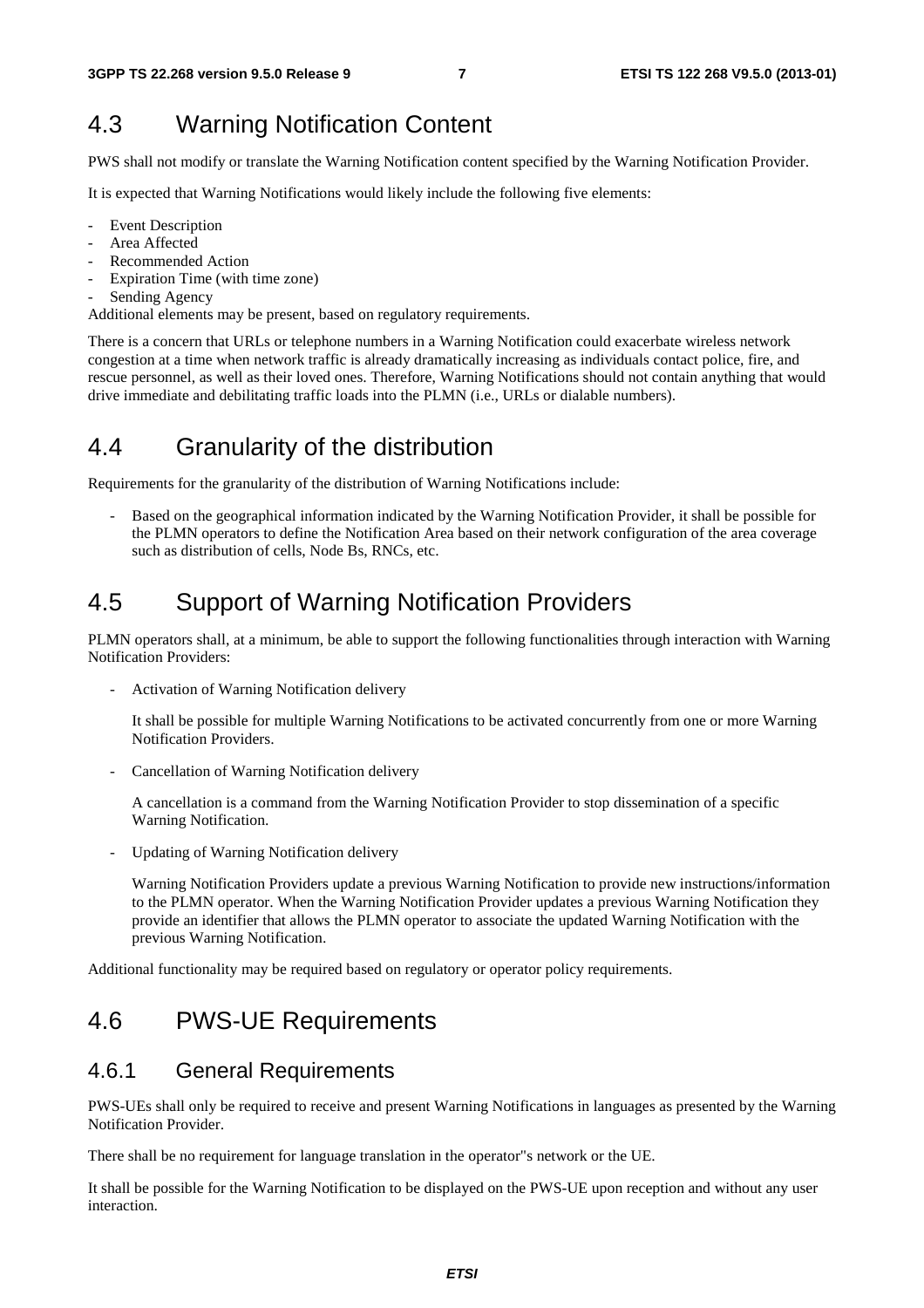It shall be possible for users to configure the behavior of a PWS-UE with regard to Warning Notification alerting and should allow at least volume adjustment.

The PWS-UE shall support a dedicated alerting indication (audio attention signal and a dedicated vibration cadence) and be distinct from any other device alerts and restricted to use for Warning Notification purposes. The User Interface shall support the ability for the user to suppress the dedicated audio attention signal and/or the dedicated vibration cadence when a Warning Notification is received.

The alerting indication for a specific Warning Notification shall continue until suppressed by users' manual operation (e.g. by pushing keys). The frequency and duration of the continued alerting indication is mobile device implementation specific. This shall not suppress the alerting indication for subsequent Warning Notifications.

The PWS-UE shall automatically suppress duplicate notifications. A duplicate is a repetition of a previous notification as determined by unique parameters.

The PWS-UE shall not support any capabilities to forward received Warning Notifications, to reply to received Warning Notifications, or to copy and paste the content of Warning Notifications.

PWS-UEs should have the ability to present previously displayed Warning Notifications if requested by the user.

- PWS-UE shall be able to support concurrent reception of multiple Warning Notifications.

#### 4.6.2 Support of non-Warning Notification capable UEs

Support of non-Warning Notification capable UEs is subject to regulatory requirements and/or operator's policy.

#### 4.6.3 Battery Life of PWS-UE

Battery life of the PWS-UE shall not be significantly reduced by PWS.

#### 4.6.4 Enabling and disabling of Warning Notifications

The PWS-UE shall be configured to receive all Warning Notifications.

It shall be possible for users to disable (e.g., opt-out) presentation of some or all of the Warning Notifications, subject to regulatory requirements and/or operator policy. The user shall be able to select PWS-UE enabling/disabling options via the User Interface to disable, or later enable, the PWS-UE behavior in response to some or all Warning Notifications.

Subject to regional or national regulations, a PWS-UE in limited service state shall be able to receive and display Warning Notifications.

#### 4.7 Roaming Requirements

It shall be possible for PWS-UEs that are enabled for Warning Notifications in the HPLMN to receive Warning Notifications from the VPLMN supporting PWS when roaming.

A PWS-UE that does not support the PWS requirements of the VPLMN"s PWS service may not receive Warning Notifications from that VPLMN.

NOTE: See section 4.9 for roaming impacts to PWS due to regional regulatory requirements.

#### 4.8 Security Requirements

Security requirements are as follows:

PWS shall only broadcast Warning Notifications that come from an authenticated authorized source.

NOTE 1: This requirement is subject to regulatory policies.

NOTE 2: The authentication and authorization of the source are outside the scope of 3GPP Specifications.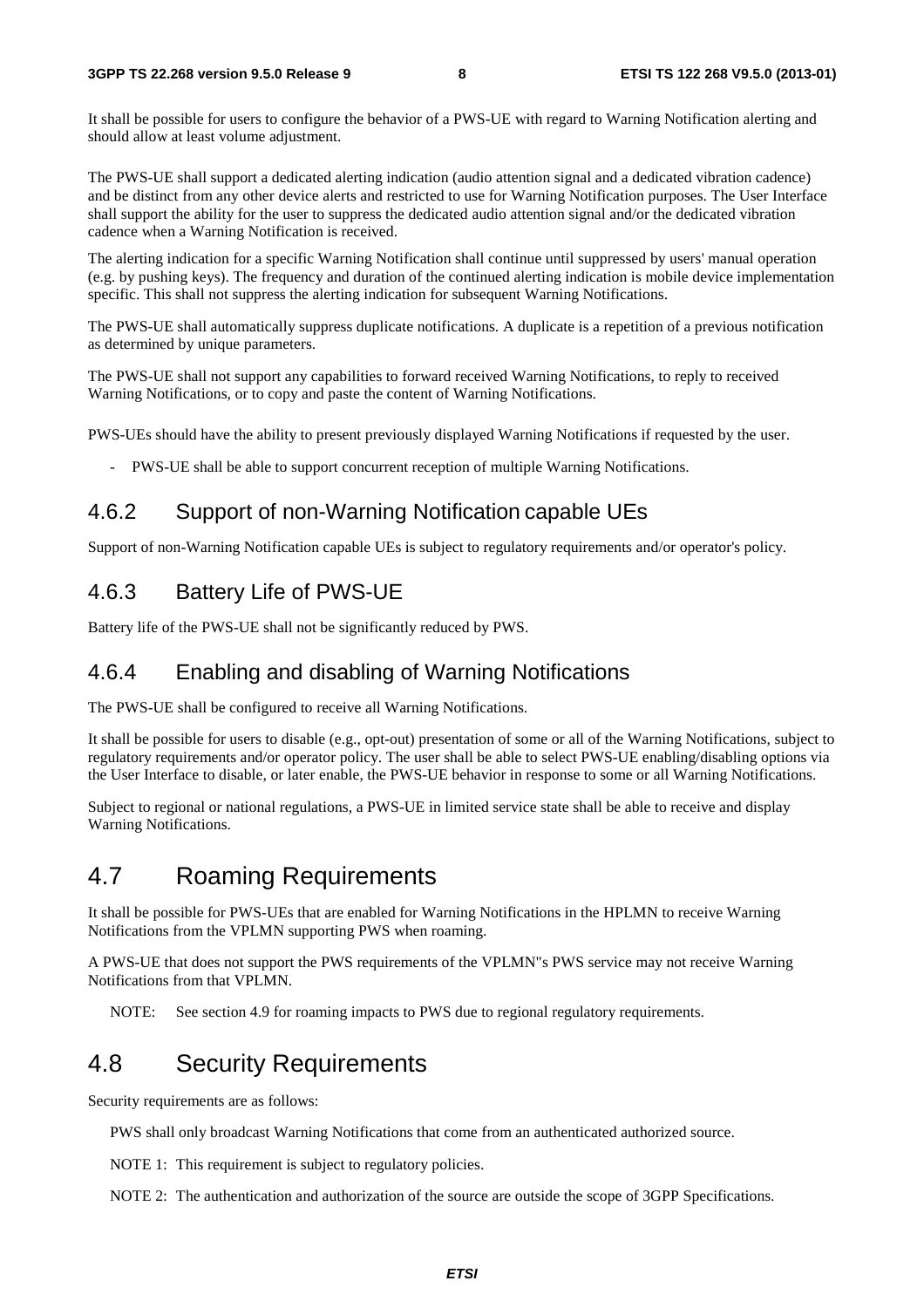#### 4.9 Regulatory Requirements

The PWS offered by a PLMN may be subject to PWS regional regulatory requirements and thus, the PWS offered may differ from PLMN to PLMN as well as from region to region within a PLMN.

## 5 Earthquake and Tsunami Warning System

#### 5.1 Background

Warning Notifications are expected to be delivered to the users while satisfying the following requirements:

- Quick Warning Notification delivery after the occurrence of Earthquake or Tsunami.

 Earthquake and Tsunami propagate very fast. The duration time between the actual occurrence of the disaster and its arrival is very short. The order of the duration time is around seconds or minutes at most. Therefore the Warning Notifications shall be delivered quickly to the users in the emergency impacted area so that they could take any actions to escape from danger.

- Accurate Warning Notification delivery.

 Warning Notification delivery urges the users to take the actions such as evacuation. Therefore, the Warning Notification shall be delivered to the users accurately in the Notification Area and the content of Warning Notification should be understandable for many types of users (i.e. impaired persons, foreigners).

#### 5.2 Duration of delivery time

Duration of the delivery time for PLMN operators is the time from the receipt of the Warning Notification by the PLMN operator, i.e. the edge of the 3GPP network, to the time that the Warning Notification is successfully delivered to the UEs.

Provisioning of delivery of Primary and Secondary Notification may be required:

- Primary Notification shall be delivered within 4 seconds to the UE in the Notification Area even under congestion situation.
- Secondary Notification is delivered to the users in the Notification Area even under congestion situation.

NOTE 1: UEs that are out of coverage or switched off are not considered in the requirements.

- NOTE 2: Secondary Notification may not always be generated as it depends on the Warning Notification Provider"s policy.
- NOTE 3: Primary Notification may not always be generated (i.e. the warning may start with a Secondary Notification).

#### 5.3 Information element and volume

The following are the requirements from the perspective of information element and amount of data.

Both Primary and Secondary Notification shall:

- support at least 2 types of emergency events, which are Earthquake and Tsunami;
- be able to indicate the preferred UE behaviours when receiving Warning Notification, (e.g. whether to display text in the foreground, whether to ring a buzzer, whether to vibrate);
- be distinguishable from notifications generated for the purpose of testing, training and other notification services;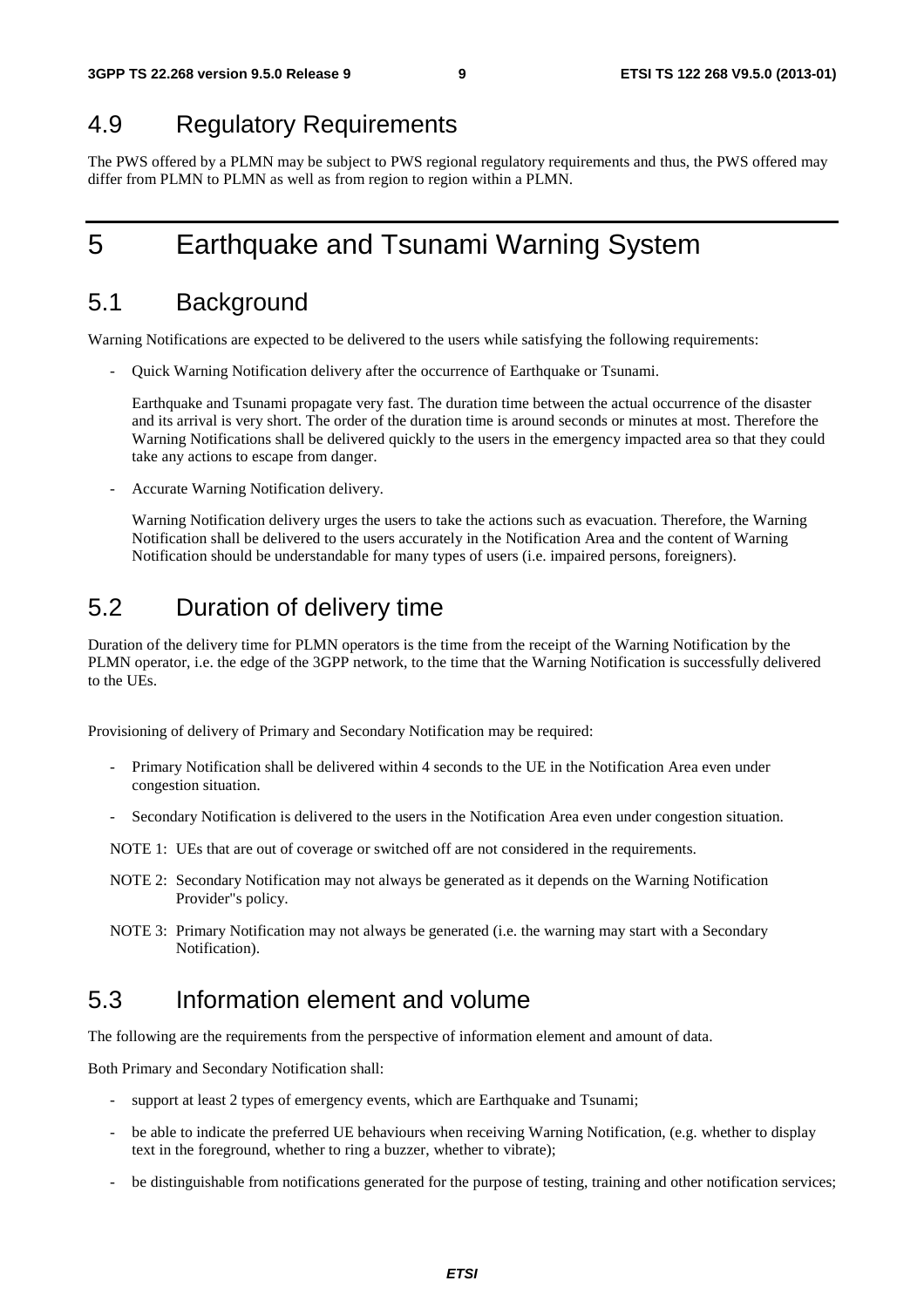be sent in an optimized type and amount of data, for example, a text with a certain length, by considering the delivery platforms for ETWS.

Primary Notification shall:

- convey data which is small enough to be sent quickly on the network.
- convey small amount of data to indicate the imminent occurrence of Earthquake and Tsunami, etc.

Secondary Notification may:

- convey a large amount of data in order to deliver text, audio to instruct what to do / where to get help, graphical data such as a map indicating the route from present position to evacuation site, time table of food distribution.
- NOTE: The amount of data to be sent within a Primary Notification would be a few bytes to achieve quick information delivery.

#### 5.4 Priority

Requirements from the perspective of priority are as follows:

- Primary Notification has higher priority than Secondary Notification.
- Notifications shall be able to be sequenced by the PLMN according to priority of notification in case that Primary Notification and Secondary Notification should exist at the same time in PLMN.

#### 5.5 Roaming users

Upon receiving Primary Notification which includes small amount of data to indicate the imminent occurrence of an Earthquake and/or Tsunami, the UE shall display the Warning Notification in a way that is easy to understand by the user, such as an icon or picture.

NOTE: It is expected that that the Warning Notification Provider will send the Warning Notification in the languages in common use in the specific area or in such a way that the Warning Notification can reasonably be understood.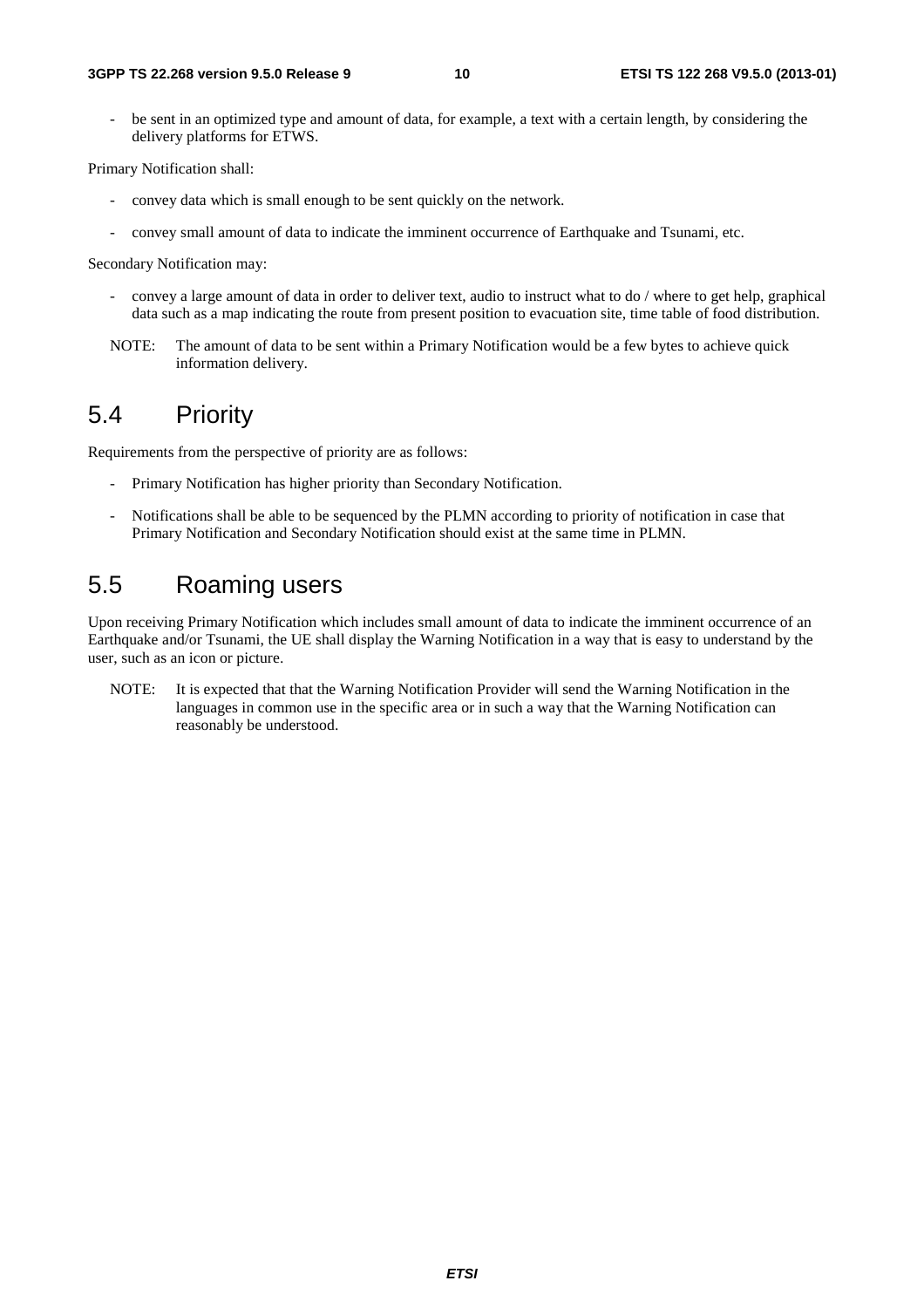## 6 CMAS Specific Requirements

#### 6.1 Introduction to CMAS

The Warning Alert and Response Network (WARN) Act<sup>1</sup> was passed by Congress in September 2006 and was signed into law on October 13, 2006.

The Federal Communication Commission (FCC) released the three Report and Order rulings for the Commercial Mobile Alert System. [1], [2], [3] and [4].

As a result of these legislative and regulatory actions the Alliance for Telecommunication Solutions (ATIS) and the Telecommunications Industry Association (TIA) agreed to develop ATIS and TIA standards to support the deployment of CMAS. This standard is listed in Clause 2.

The scope of these specifications includes the support of Commercial Mobile Alert System (CMAS) alert message via the GSM/UMTS Cell Broadcast functionality and warning message delivery via E-UTRAN. These specifications cover the mapping of CMAS messages onto the 3GPP-defined Cell Broadcast functionality and warning message delivery functionality, as well as the CMAS application layer functionality from the reception of the CMAS alert message from the Warning Notification Provider to the point of reception by the CMAS capable mobile device.

The CMAS functionality does not require modifications to the 3GPP-defined cell broadcast functionality.

The following functional reference model is based on the diagram from Section III.B.10 of the FCC First Report and Order for the Commercial Mobile Alert System, FCC 08-99 [1]:





#### 6.2 Additional PWS Requirements Specific to CMAS

-

In addition to the General Requirements specified in Clause 4, the following requirements are specified for the deployment of CMAS. These CMAS specific requirements are further specified in [4].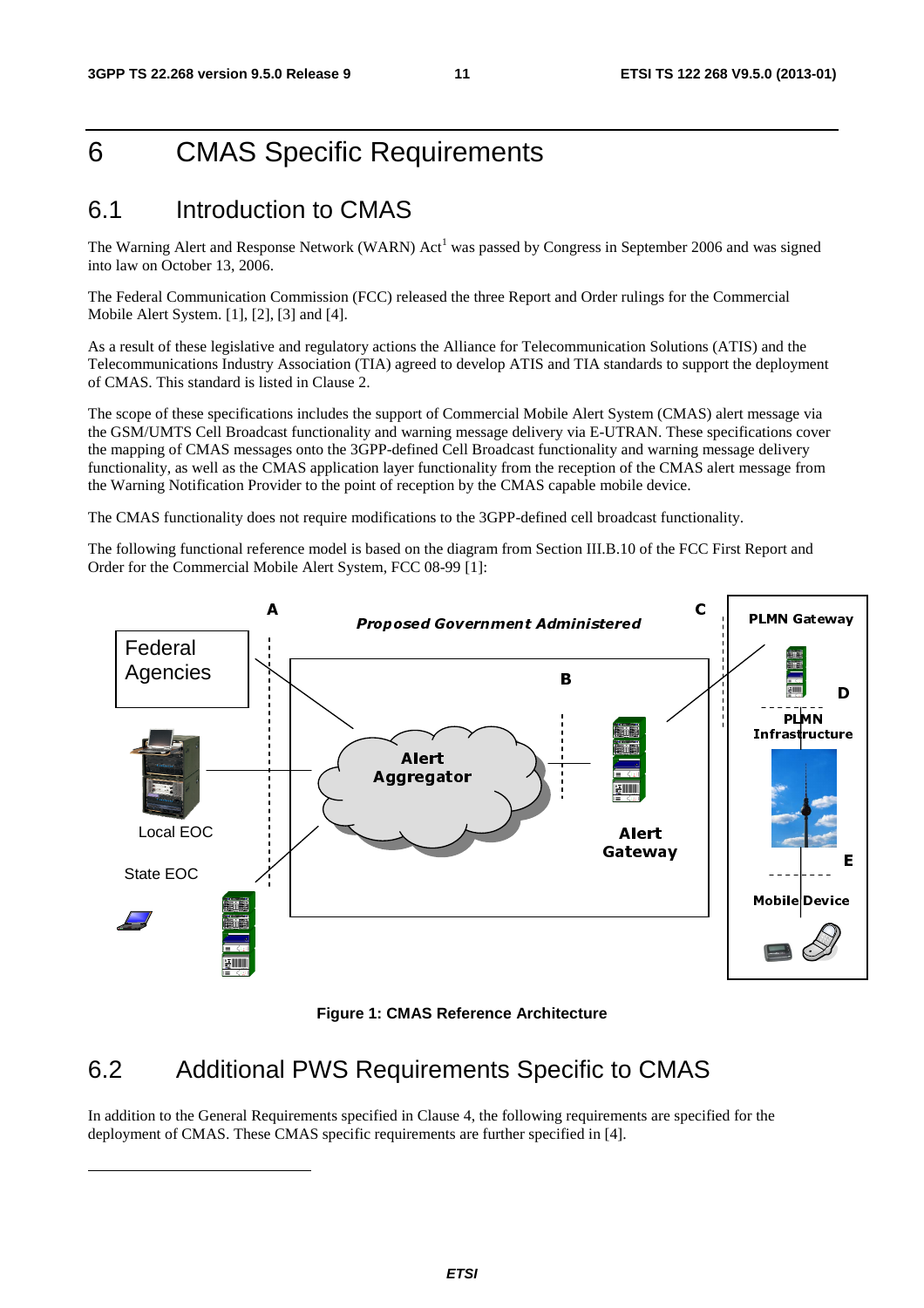Three classes of Warning Notifications shall be supported; Presidential, Imminent Threat, and Child Abduction Emergency (e.g. AMBER).

A CMAS-capable User Interface (UI) shall support the ability for the user to opt-out of only the Imminent Threat and Child Abduction Emergency Warning Notifications. When a Presidential Warning Notification is received, it is always presented to the user whenever Cell Broadcast Service via GSM/UMTS or warning message delivery via E-UTRAN is enabled on the UE.

The current implementation requirement is for messages of up to 90 characters English text supported by GSM 7-bit encoding.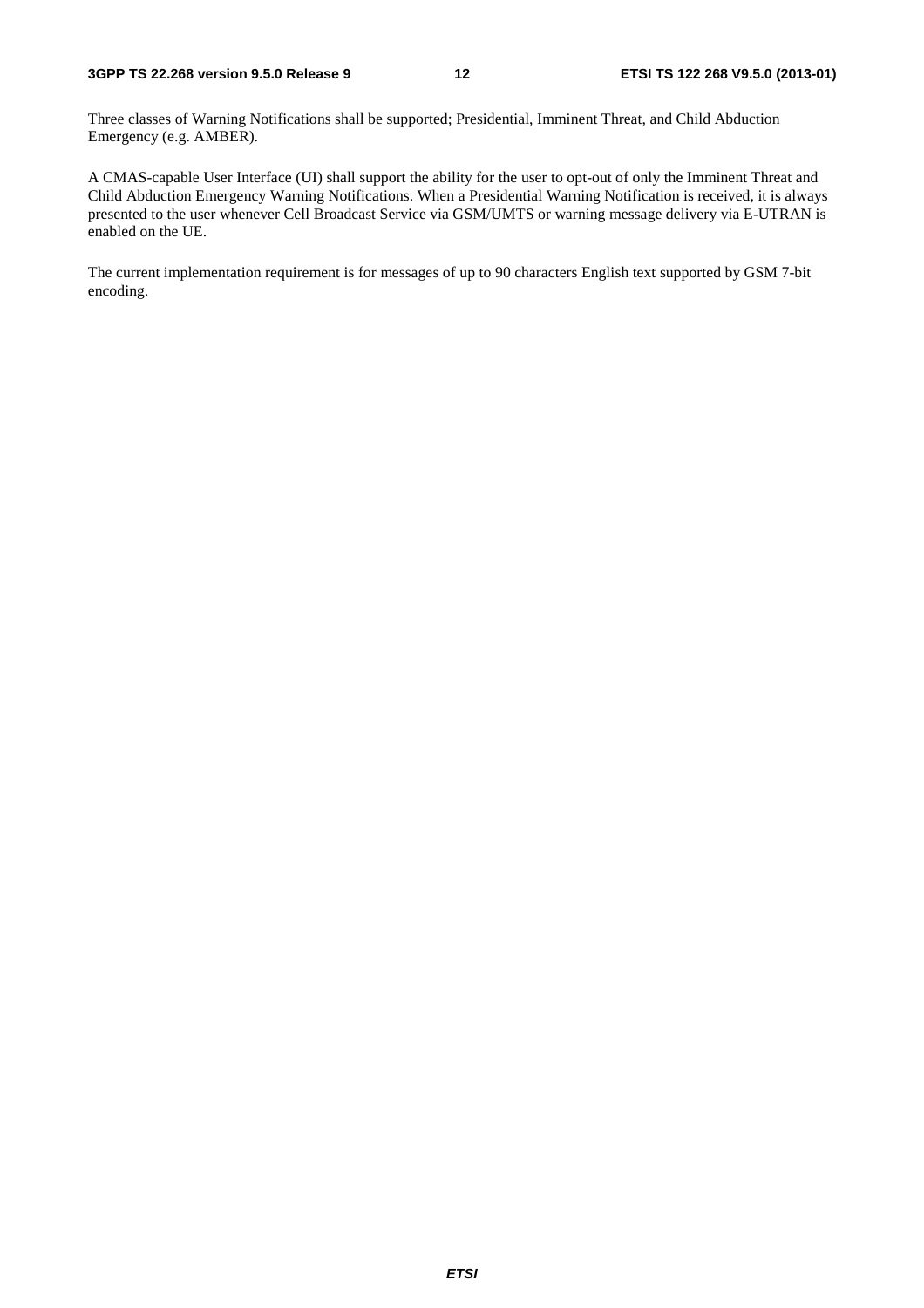## Annex A (informative): Change history

| <b>Change history</b> |                |                      |             |           |     |       |     |                                                                                                  |       |            |            |
|-----------------------|----------------|----------------------|-------------|-----------|-----|-------|-----|--------------------------------------------------------------------------------------------------|-------|------------|------------|
| <b>TSG SA#</b>        | <b>SA Doc.</b> | SA1 Doc              | <b>Spec</b> | <b>CR</b> | Rev | Rel   | Cat | Subject/Comment                                                                                  | Old   | <b>New</b> | WI         |
| SP-42                 |                | SP-080788 S1-084395  | 22.268      |           |     | Rel-9 |     | One-step-approved by SA#42                                                                       | 1.0.1 | 9.0.0      | <b>PWS</b> |
| SP-43                 |                | SP-090085 S1-090201  | 22.268      | 0001      |     | Rel-9 | D   | Fix for a note that is floating out<br>of context                                                | 9.0.0 | 9.1.0      | PWS-S1     |
| SP-43                 |                | SP-090085 S1-090202  | 22.268      | 0002      |     | Rel-9 | F   | Proposal to solve conflicting<br>requirements                                                    | 9.0.0 | 9.1.0      | PWS-S1     |
| SP-43                 |                | SP-090085 S1-090203  | 22.268      | 0004      |     | Rel-9 | F   | <b>Regulatory Requirements</b><br>Pertaining to Roaming                                          | 9.0.0 | 9.1.0      | PWS-S1     |
| SP-43                 |                | SP-090085 S1-090204  | 22.268      | 0005      |     | Rel-9 | F   | Removal of "subject to<br>regulatory requirements" from<br>PWS-UE requirements                   | 9.0.0 | 9.1.0      | PWS-S1     |
| SP-43                 |                |                      |             |           |     |       |     | ETSI clean-up: apply correct<br>style and layout                                                 | 9.0.0 | 9.1.0      |            |
| SP-44                 | SP-090375      | S1-091398            | 22.268      | 0006      |     | Rel-9 | F   | Update Reference [4]                                                                             | 9.1.0 | 9.2.0      | <b>PWS</b> |
| SP-44                 |                | SP-090375 S1-091397  | 22.268      | 0007      |     | Rel-9 | F   | CR 22.268 Clarify Requirements<br>for Handling of Concurrent PWS<br><b>Warning Notifications</b> | 9.1.0 | 9.2.0      | <b>PWS</b> |
| <b>SP-44</b>          |                |                      |             |           |     |       |     | Re-introduction of the figure in<br>6.1 which disappeared for some<br>obscure reason             | 9.2.0 | 9.2.1      |            |
| SP-54                 |                | SP-110809 S1-113425  | 22.268      | 0021      |     | Rel-9 | F   | <b>CMAS Support in E-UTRAN</b>                                                                   | 9.2.1 | 9.3.0      | <b>PWS</b> |
| SP-55                 |                | SP-120172 S1-120339r | 22.268      | 0025      | 6   | Rel-9 | F   | <b>PWS Security requirement</b><br>correction                                                    | 9.3.0 | 9.4.0      | <b>PWS</b> |
| SP-58                 |                | SP-120865 S1-124355  | 22.268      | 0042      |     | Rel-9 | F   | clarification on enabling PWS<br>messages in limited service<br>state                            | 9.4.0 | 9.5.0      | TEI9       |